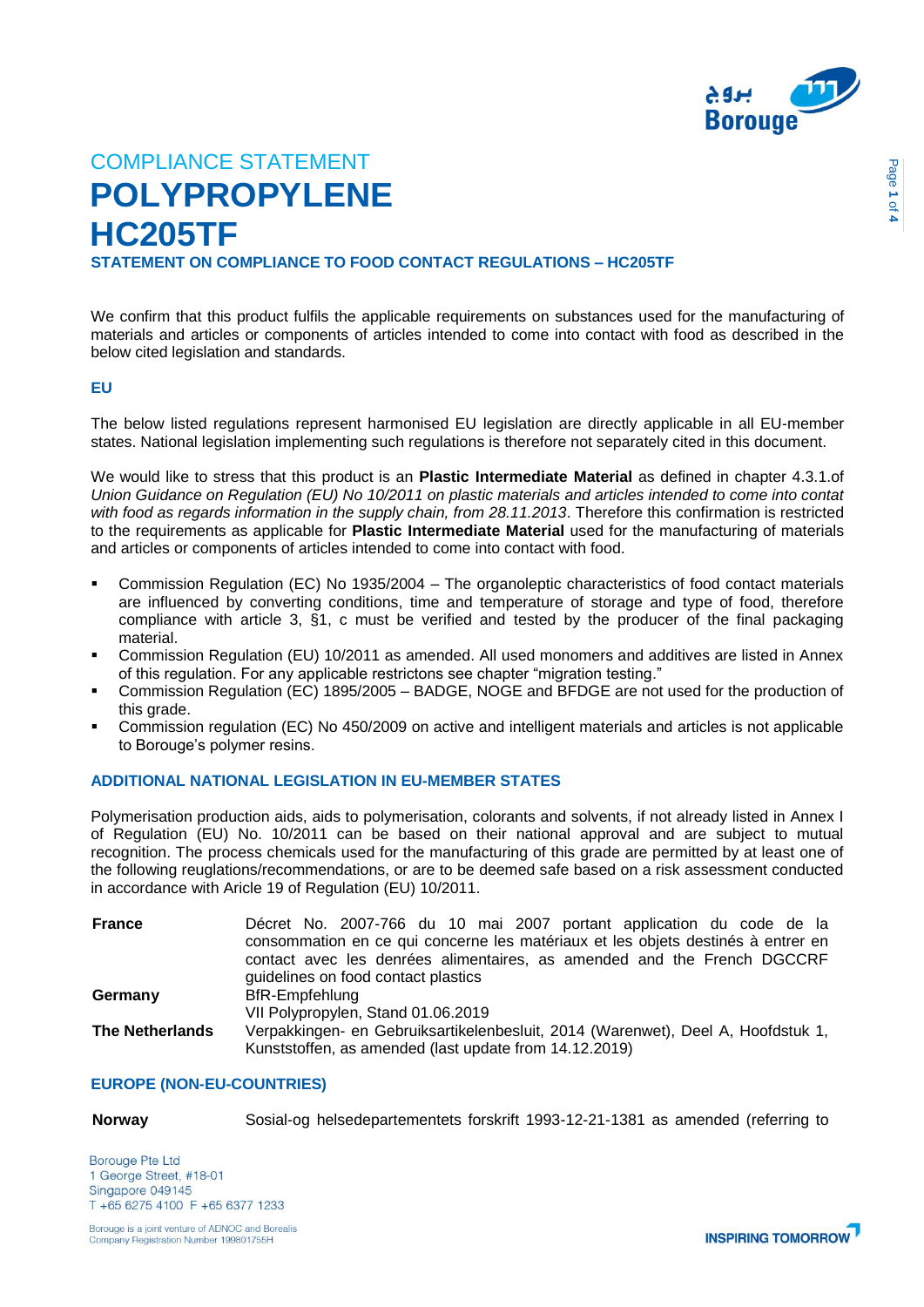

| <b>Switzerland</b>     | Regulation EU 10/2011)<br>Verordnung der EDI über Bedarfsgegenstände vom 16.12.2016 (817.023.21) ; Stand<br>01.12.2019, 5. Abschnitt: Bedarfsgegenstände aus Kunststoff                                                                                                                                                                                                                                                                                                                                                                                                                                                                          |
|------------------------|--------------------------------------------------------------------------------------------------------------------------------------------------------------------------------------------------------------------------------------------------------------------------------------------------------------------------------------------------------------------------------------------------------------------------------------------------------------------------------------------------------------------------------------------------------------------------------------------------------------------------------------------------|
| <b>Turkey</b>          | Notification No. 2019/44 from 25.12.2019 - referring to Regulation EU No. 10/2011                                                                                                                                                                                                                                                                                                                                                                                                                                                                                                                                                                |
| <b>WORLD</b>           |                                                                                                                                                                                                                                                                                                                                                                                                                                                                                                                                                                                                                                                  |
| China                  | GB 9685-2016 - National standard on the use of additives in food containers and<br>packaging materials<br>GB 4806.1-2016 - National standard on general safety requirements for materials<br>and articles in food contact - so far applicable to polymer resins.<br>GB 4806.6-2016 - National standard on plastic resins for food contact use                                                                                                                                                                                                                                                                                                    |
| India                  | Appendix A - 74 Propylene homopolymer (CAS# 9003-07-0).<br>IS 16738: 2018 Positive list of constituents for polypropylene polyethylene and their<br>copolymers for its safe use in contact with foodstuffs and pharmaceuticals<br>IS 16621: 2017 Positive list of constituents of polyethylene and polypropylene in<br>contact with foodstuffs pharmaceuticals and drinking water<br>3.1 & 3.2 of IS 10910 : 1984 Specification for polypropylene and its copolymers for<br>its safe use in contact with foodstuffs pharmaceuticals and drinking water                                                                                           |
| Indonesia              | Badan Pengawas Obat dan Makanan (BPOM) Regulation 20/2019 on Food<br>Packaging.                                                                                                                                                                                                                                                                                                                                                                                                                                                                                                                                                                  |
| <b>Brazil</b>          | ANVISA RDC nº 56/2012 - lista positiva de monômeros<br>(Brazilian implementation of RES 02/12)<br>ANVISA RDC nº 326/2019 - Lista Positiva de Aditivos<br>(Brazilian implementation of RES 39/19)                                                                                                                                                                                                                                                                                                                                                                                                                                                 |
| <b>Mercosur</b>        | MERCOSUR/GMC/RES. Nº 02/12 - Lista positiva de monomeros<br>MERCOSUR/GMC/RES. Nº 39/19 - Lista positiva de aditivos                                                                                                                                                                                                                                                                                                                                                                                                                                                                                                                              |
| Japan                  | Notification No. 196 of 2020 as published on April 28, 2020 by MHLW (Japan<br>Ministry of Health, Labour and Welfare) - and subsequent amendments<br>Appendix 1, Table 1 (1) Basic polymer & Table 1(3) monomers<br>Resin class: 6; all food types; max. temperature: III (> 100°C)<br>Appendix 1, Table 2 Additives<br>All used additives are listed and below the permitted concentration limits                                                                                                                                                                                                                                               |
| <b>USA</b>             | FDA, CFR, Title 21,<br>177.1520 (a)(1), (b) and (c)1.1a Olefin polymers                                                                                                                                                                                                                                                                                                                                                                                                                                                                                                                                                                          |
| Limits of use<br>(FDA) | Test samples made from this product fulfilled the extraction requirements according<br>to FDA CFR 21 §177.1520(c), as defined for the type of polymer described above.<br>Therefore this product may be used in contact with all food types as described in<br>table 1 of CFR 21 §176.170(c), under conditions of use A through H as described in<br>table 2 of CFR 21 §176.170(c) (including articles used for packing or holding food<br>during cooking). It is the responsibility of the converter or food packer to<br>control that the final packaging complies with the requirements of the intended<br>and foreseeable conditions of use. |

# **MIGRATION LIMITS AND TESTING**

**Migration limits** The product contains traces of Aluminium, which is regulated with a specific migration limit in EU (Commission Regulation 10/2011; Article 6.3.a and Annex II) and Switzerland (Bedarfsgegenständeverordnung 817.023.21, Anhang 2.3.1); (1 mg/kg expressed as Al). Representative worst case tests (3% acetic acid; 4h/100°C) did not show any migration above 0,04 mg/kg.

> Other used monomers and additives used for the manufacturing of this grade are not regulated with specific migration limits.

**Borouge Pte Ltd** 1 George Street, #18-01 Singapore 049145 T +65 6275 4100 F +65 6377 1233

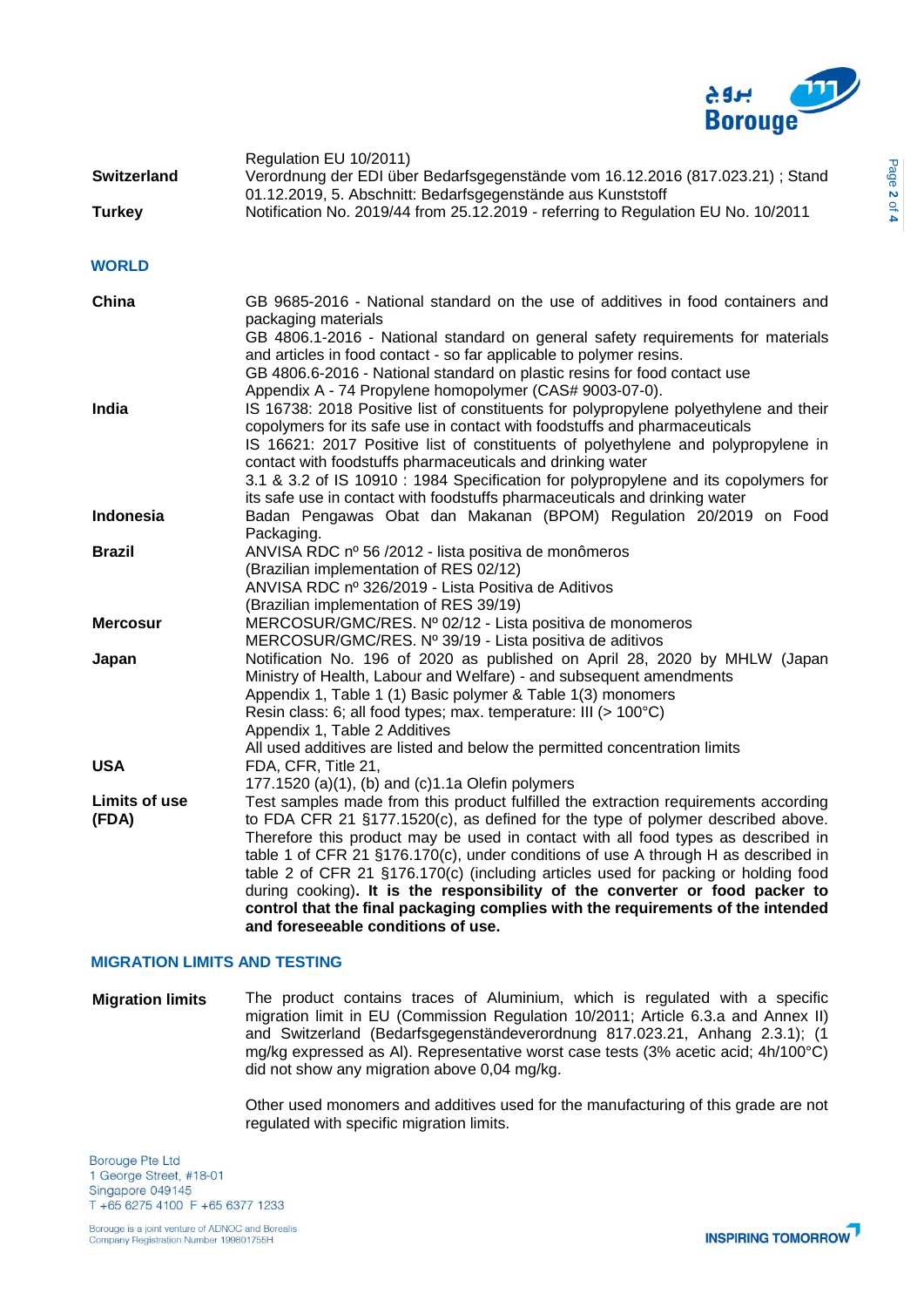

Substances also authorised as direct food additives ("Dual use additives") are either not used for the manufacturing of this product, kind of not migrating, or only present in quantities that in case of their migration don't allow relevant contribution to exceed of the limits as set in the applicable food legislation.

**Migration testing** In accordance with article 12 of Commission Regulation (EU) 10/2011, article 12 of Swiss ordinance 817.023.21 and article 2.12 of Chinese standard GB4806.1 the overall migration shall not exceed 10 mg/dm² from plastic materials and articles, with the exception for plastic materials and articles intended to contact infant or child food  $(60mg/kg)$ . (Mercosur GMC Res No. 56/92 - 8 mg/dm<sup>2</sup> and 50 mg/kg food).

> In accordance with requirement 3.4 of Indian Standard IS 10146 : 1982, the overall migration shall not exceed 60 mg/kg from plastic materials and articles, with the exception for plastic materials and articles described in 3.4 a)i) and ii) (10 mg/dm<sup>2</sup>).

> A representative sample from this or a comparable material, tested for 2d at 20°C in isooctane (1 mm plate / total immersion) did not exceed the limit of 10 mg/dm² for overall migration. This test result is only valid for orientation purposes but must not be used to confirm legal compliance of the finished article.

> **Compliance with the overall and specific migration limits as described above must be measured from the final packaging intended to come into contact with foodstuff by using real food or appropriate food simulants at the intended and foreseeable conditions of use as specified in Annex III of Commission Regulation (EU) 10/2011; Annex 4 of Swiss Ordinance 817.023.21; Chinese standard GB31604.8-2016; Mercosur GMC Res No. 32/2010 and Indian Standard IS 9845. It is the responsibility of the converter or food packer to verify that the final packaging complies with the overall and specific migration limits as set out by the applicable legislation**.

## **NON-INTENTIONALLY ADDED SUBSTANCES - NIAS**

Commission Regulation (EU) 10/2011 notes that not all contaminants and reaction products of authorised monomers and additives can be listed in its Annex I. The identification of non-listed migrants may therefore not be an exclusion criterion in itself. However, a toxicological evaluation of these migrants needs to be performed.

The major fractions of NIAS in Polyolefins are the oligomers, which are unavoidably formed during polymerisation and cannot be removed. A recent joint study of polyolefin producers demonstrated that oligomers migrating from all types of polyolefins only consist of linear and branched alkanes (POSH) and alkenes (POMH), no cyclic or aromatic compounds were found. The toxicological assessment of such migrants concluded that they are sufficiently characterised by the existing overall migration limit.

Further a variety of representative Borouge products, covering the whole Borouge product spectrum, was assessed in relation to migrating NIAS by renowned test institutes. Beside oligomers the typical NIAS are reaction- and decomposition products from antioxidants, many of them known as "Arvin-substances". Another joint industry study confirmed that none of these Arvin-substances are genotoxic and can therefore be rated at least as "Cramer-class III", allowing a daily consumption of 90 μg/person/day.

However, we wish to stress that a NIAS-assessment is subject to the finished food contact article and the formation of NIAS is influenced by thermal and mechanical treatment during conversion, mixture with other substances and the applied test conditions. A raw material screening therefore can never monitor all potential criteria.

**Borouge Pte Ltd** 1 George Street, #18-01 Singapore 049145 T +65 6275 4100 F +65 6377 1233



Page **3** of **4**